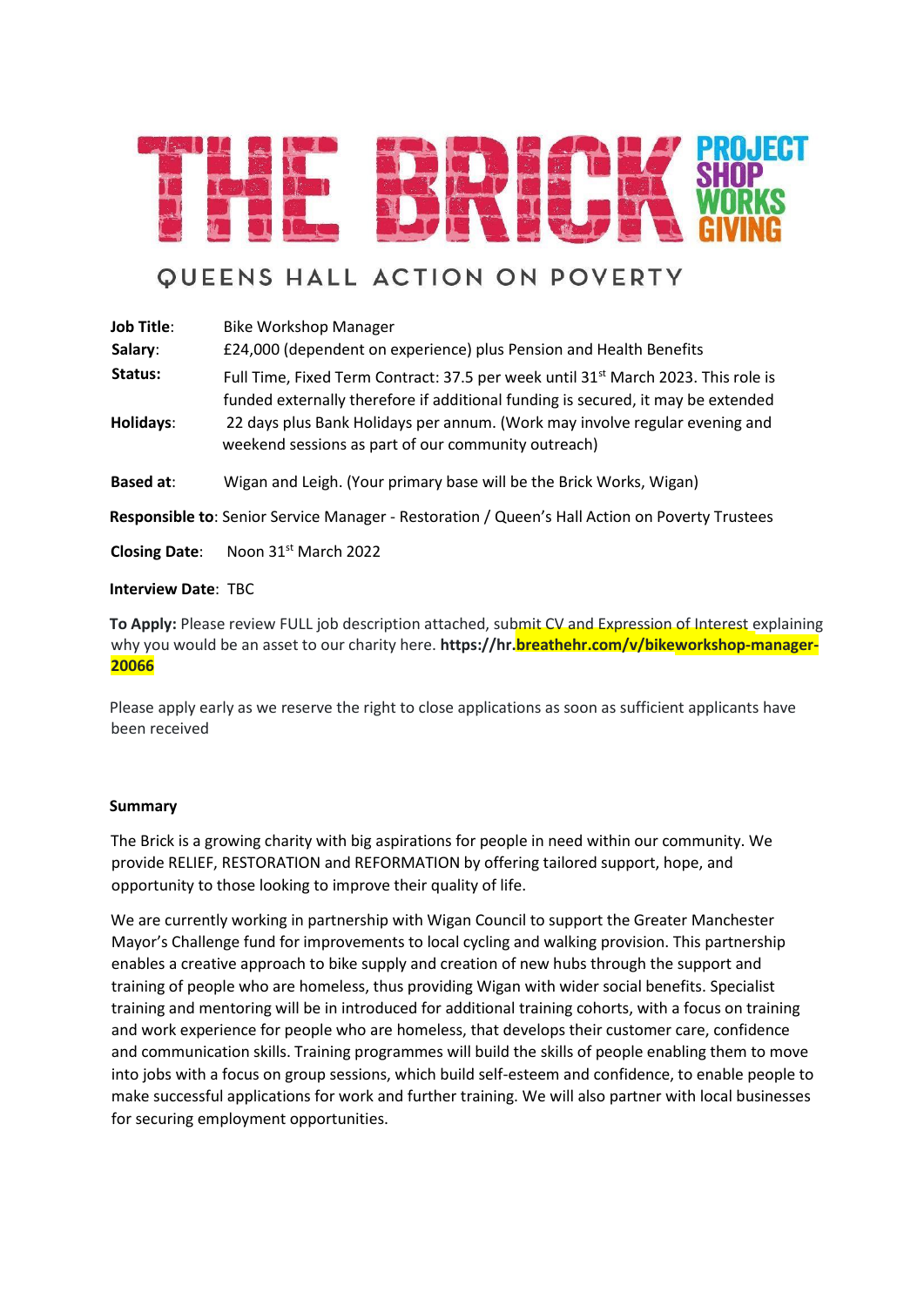A key part of this project is to improve access to affordable bikes to enable people to access work, training and local services as well as promoting healthy lifestyles. This post will manage our commitment to that programme of work and be responsible for delivering the project outcomes and MCF targets.

## **Main responsibilities**

Your role will be to grow and promote the workshop as well as managing a small team of staff and Volunteers. You will take a hands-on role in the workshop on a day-to-day basis - being actively involved in the day-to-day repair, maintenance, and recycling of donated bikes for the general public. You will be responsible for delivering the targets and social outcomes that underpin the funding for this project.

You will help to develop long term business sustainability through increased donations, income generation and maximisation of both the workshop resources and the track record / reputation we have already secured.

You will help to develop a long-term vision for the next 5 years in the workshop – developing new business opportunities that meet local need as well as providing income streams to underpin the social output of our work. Where appropriate you will secure external support through trusts and grants to support key areas of work.

You will monitor and evaluate the workshop against key performance indicators and project targets. You will also collate data and information, such as case studies to assist with the evaluation of the social impact of the project.

## **The person we need**

- Conscientious and hard-working individual who understands quality standards and can manage paid staff and volunteers with care in a workshop environment
- Someone who understands the ethos and values of the Brick and its work with local people
- Passionate about bicycles and qualified to at least City and Guilds Level 2 or equivalent
- Experience in managing a workshop responsible for managing income, maintaining stock, handling customer orders, overseeing health and safety
- Experience in a retail environment providing excellent customer service  $\cdot$  A great communicator – able to use IT and all related systems

## **Your contribution to the Team**

- Contribute effectively to the Brick Bike team to achieve agreed performance and quality standards
- Attend Team Meetings and ensure effective communication with staff within the organisation
- Assist in providing cover in the team for absences
- Work flexibly to meet the changing needs of the organisation undertaking any other duties that may be reasonably requested
- Encourage and support others to push themselves and deliver great work
- To report, record and deal with complaints as per Charity Policy and Procedure Health and Safety in line with Health and Safety and Lone Working Policies, take reasonable care of personal health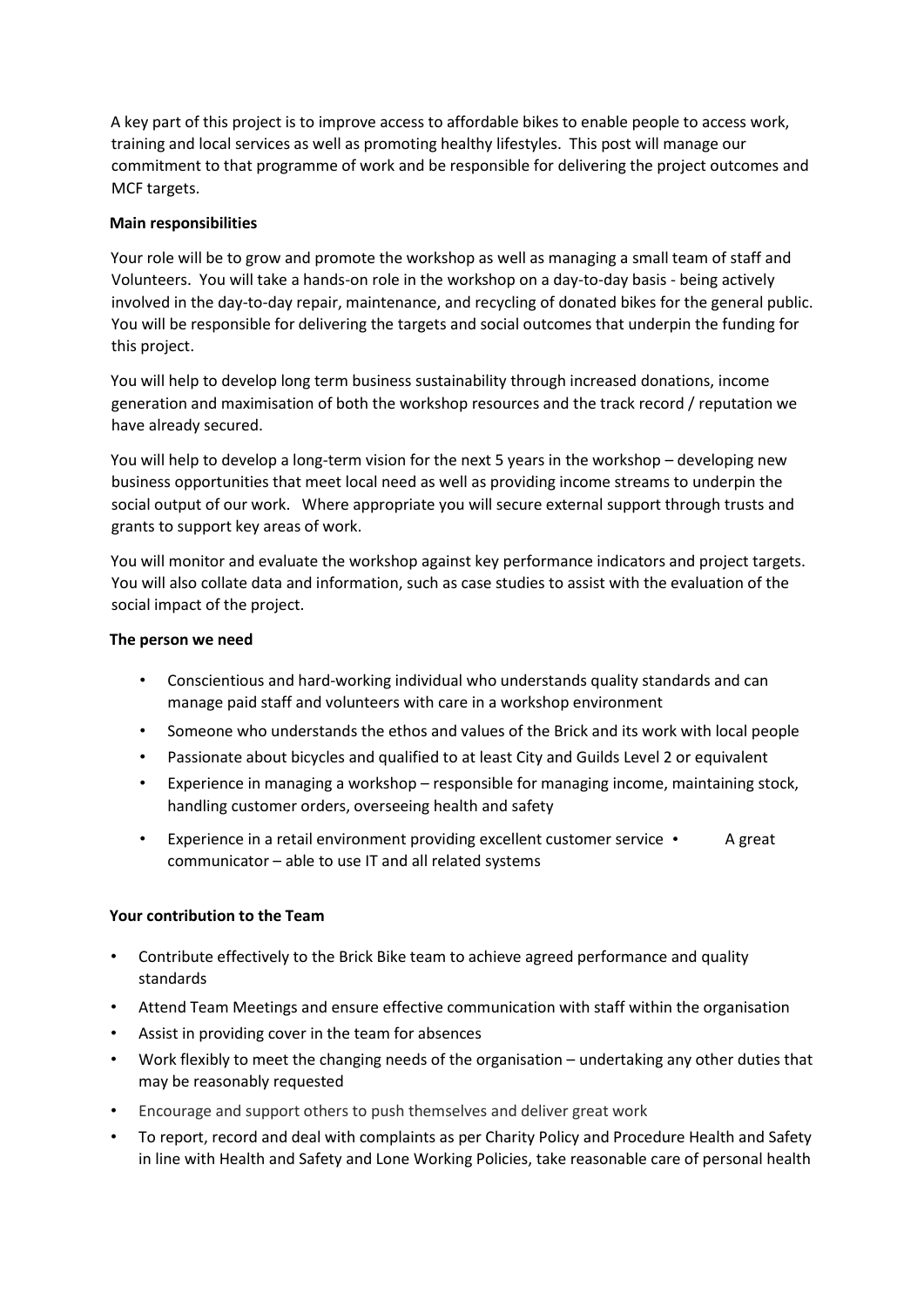and safety, the health and safety of people you will work with and other persons who may be affected by acts and omissions.

- Ensuring volunteers, trainees and employees are following Health and Safety Procedures and all incidents or near misses are recorded and acted on appropriately.
- Report any incidents to relevant Manager.

## **Diversity**

Understand and implement The Brick's Equality and Diversity Policy

## **Out of Hours**

Be willing to undertake work during out of hours, including weekends and evenings assisting at events and workshops when necessary.

Be willing to undertake and assist in fundraising activities which may occur out of hours Promoting fundraising for the Charity

#### **General**

The post holder will be expected to:

- Operate all financial procedures in line with Queen's Hall Action on Poverty.
- Perform any other duties consistent with the broad objectives of the post.
- Participate in individual performance review and respond to agreed objectives.
- Attend and be an active participant in team meetings, team training and other internal meetings etc.
- Attend external meetings, forums, conferences, training etc. as required by the Brick
- Be aware of professional standards expected in the service, in terms of holistic personcentred delivery, required ongoing personal and professional development.
- Maintain up-to-date knowledge of legislation, national and local policies, procedures, recommendations, and guidelines
- Take responsibility for ensuring that legal obligations regarding information which is processed for both volunteers and staff are kept accurate, confidential, secure and in line with the Data Protection Act 2018 and Confidentiality Policies.
- Not abuse their official position for personal gain, to seek advantage of further private business or other interests in the course of their official duties.
- To undertake other such duties consistent with the post, as jointly agreed between the post holder and Queen's Hall Action on Poverty
- To at all times deliver the service in line with and adhere to the Policies and Procedures
- To undertake other duties when required in order to aid in the smooth running of the Workshop
- To promote good communication within The Brick and the Charity as a whole. To ensure good time management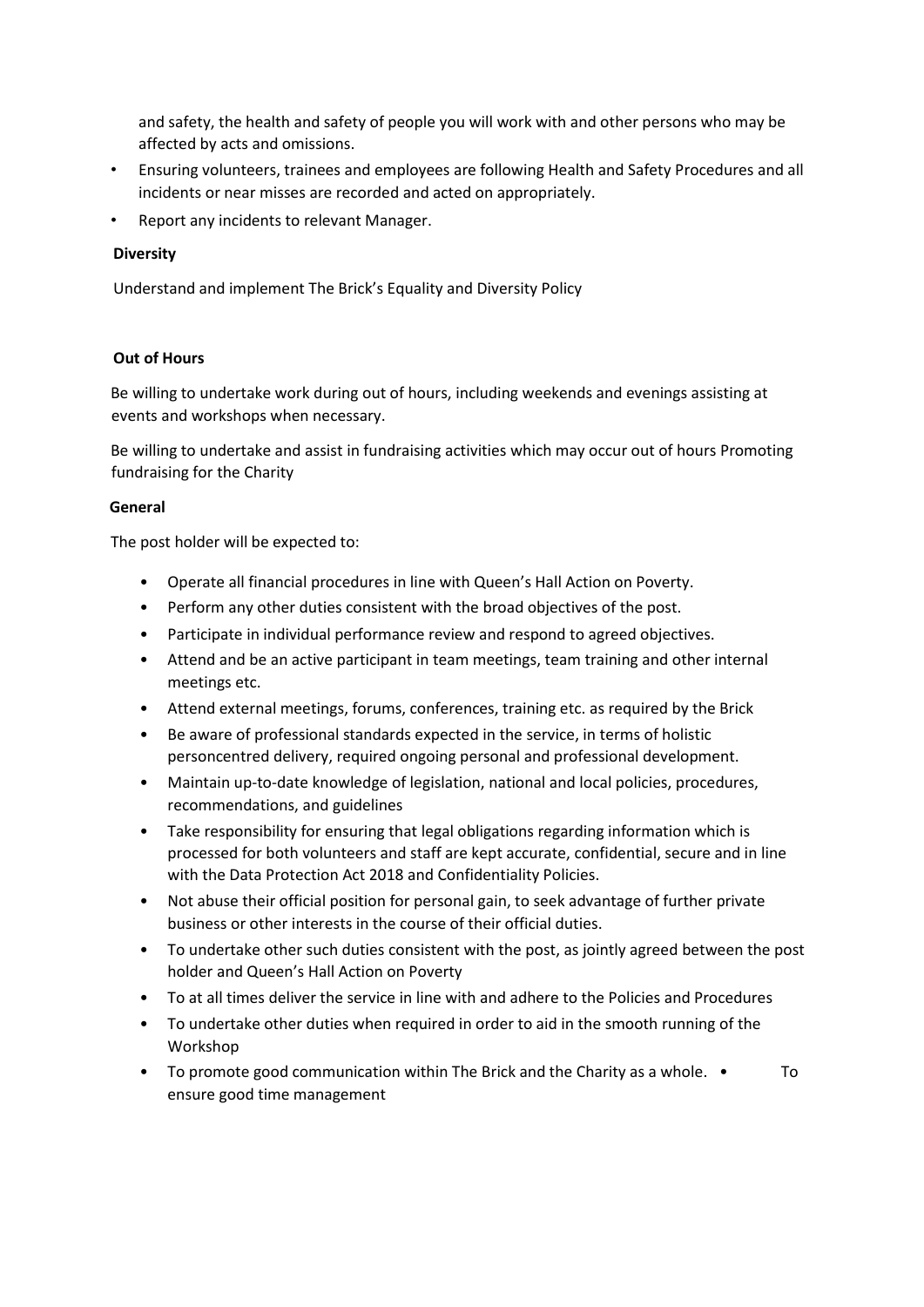# **Good Practice**

Queen's Hall Action on Poverty are committed to the safeguarding and protection of all young people and adults, In line with our Safeguarding policies. We will carefully select, train, and support all those with any responsibility within the Charity, in accordance with our rigorous recruitment and selection

|                                                                                                                                                                                                           | <b>Essential</b> | <b>Desirable</b> | How to be achieved                     |
|-----------------------------------------------------------------------------------------------------------------------------------------------------------------------------------------------------------|------------------|------------------|----------------------------------------|
| Holds a recognised Level 2 City and<br>Guilds in cycle mechanics and<br>service Qualification & have<br>demonstrable experience and<br>knowledge in the repair, servicing<br>and refurbishment of cycles. |                  |                  | Application form                       |
| Experience in supervising others<br>and delivering work to a high<br>standard and quality.                                                                                                                |                  |                  | Application form                       |
| Experience in managing a workshop<br>environment                                                                                                                                                          |                  |                  | <b>Application Form</b>                |
| Ability to drive effective sales through<br>excellent customer service                                                                                                                                    |                  |                  | Application form &<br><b>Interview</b> |
| Supervisory or management<br>experience in delivering bicycle<br>training and community workshops                                                                                                         |                  |                  | Application form and<br>interview      |
| Knowledge of Health and<br>Safety requirements                                                                                                                                                            |                  |                  | Application form and<br>interview      |